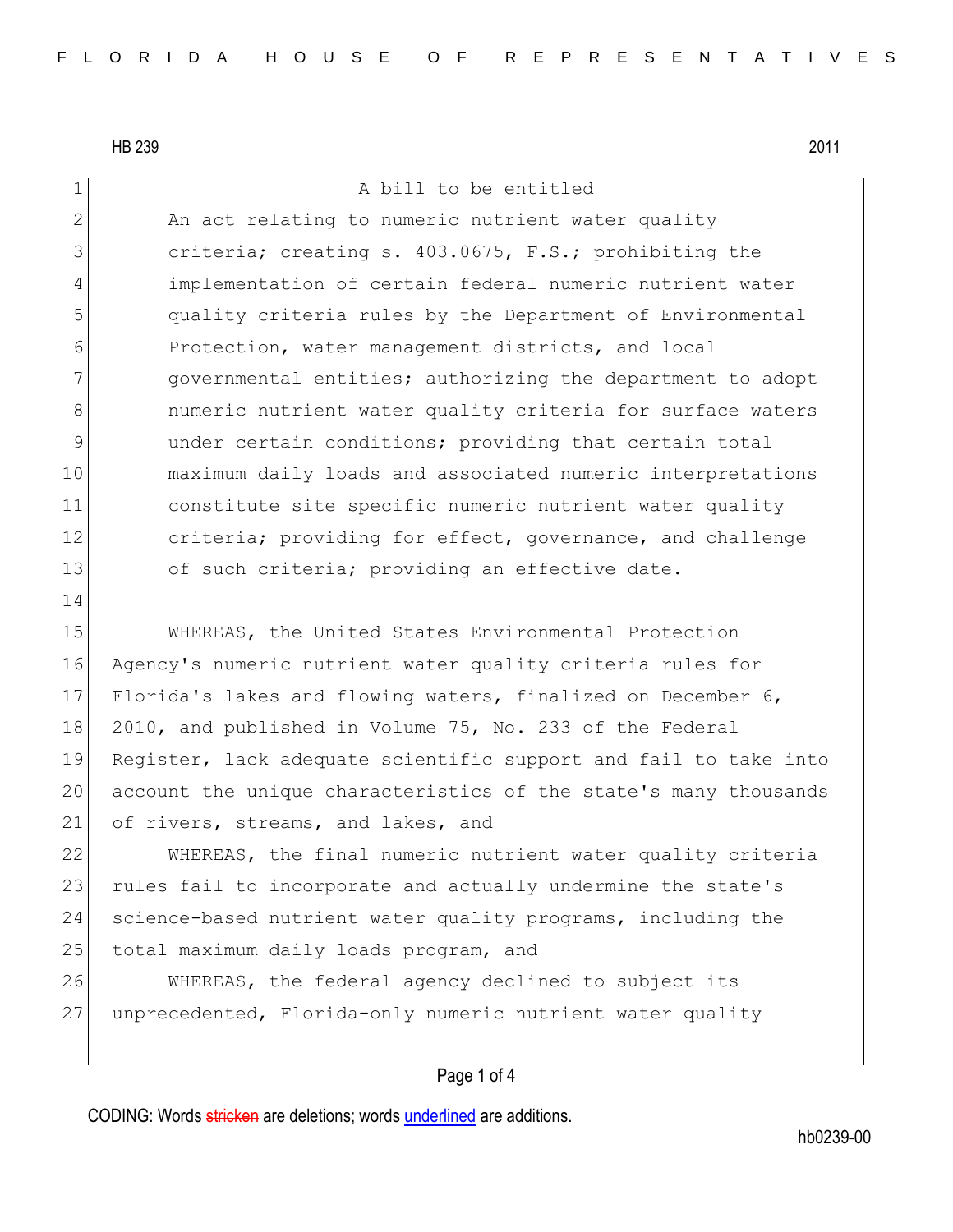28 criteria rules to an independent scientific peer review or 29 economic analysis, and

 WHEREAS, implementation of the numeric nutrient water quality criteria rules would have severe economic consequences on the state's agriculture, local governments, wastewater utilities, economically vital industries, small businesses, and residents living below the poverty level or on fixed incomes, 35 and

36 WHEREAS, implementation of the federal agency's numeric 37 nutrient water quality criteria rules would require Floridians 38 to needlessly expend resources pursuing numerous exemptions, 39 variances, and other relief mechanisms made necessary by the 40 scientific flaws underlying the federal agency's criteria, 41 consequently resulting in the delay of restoration projects that 42 are already underway in the total maximum daily loads program 43 and other water quality programs, and

44 WHEREAS, the Clean Water Act grants the State of Florida 45 primacy in protecting state waters from pollution, and the 46 federal agency's numeric nutrient water quality criteria 47 rulemaking undermines this cooperative federalism structure, 48 NOW, THEREFORE,

50 Be It Enacted by the Legislature of the State of Florida: 51 52 Section 1. Section 403.0675, Florida Statutes, is created 53 to read:

49

54 403.0675 Numeric nutrient water quality criteria.-

# Page 2 of 4

CODING: Words stricken are deletions; words underlined are additions.

hb0239-00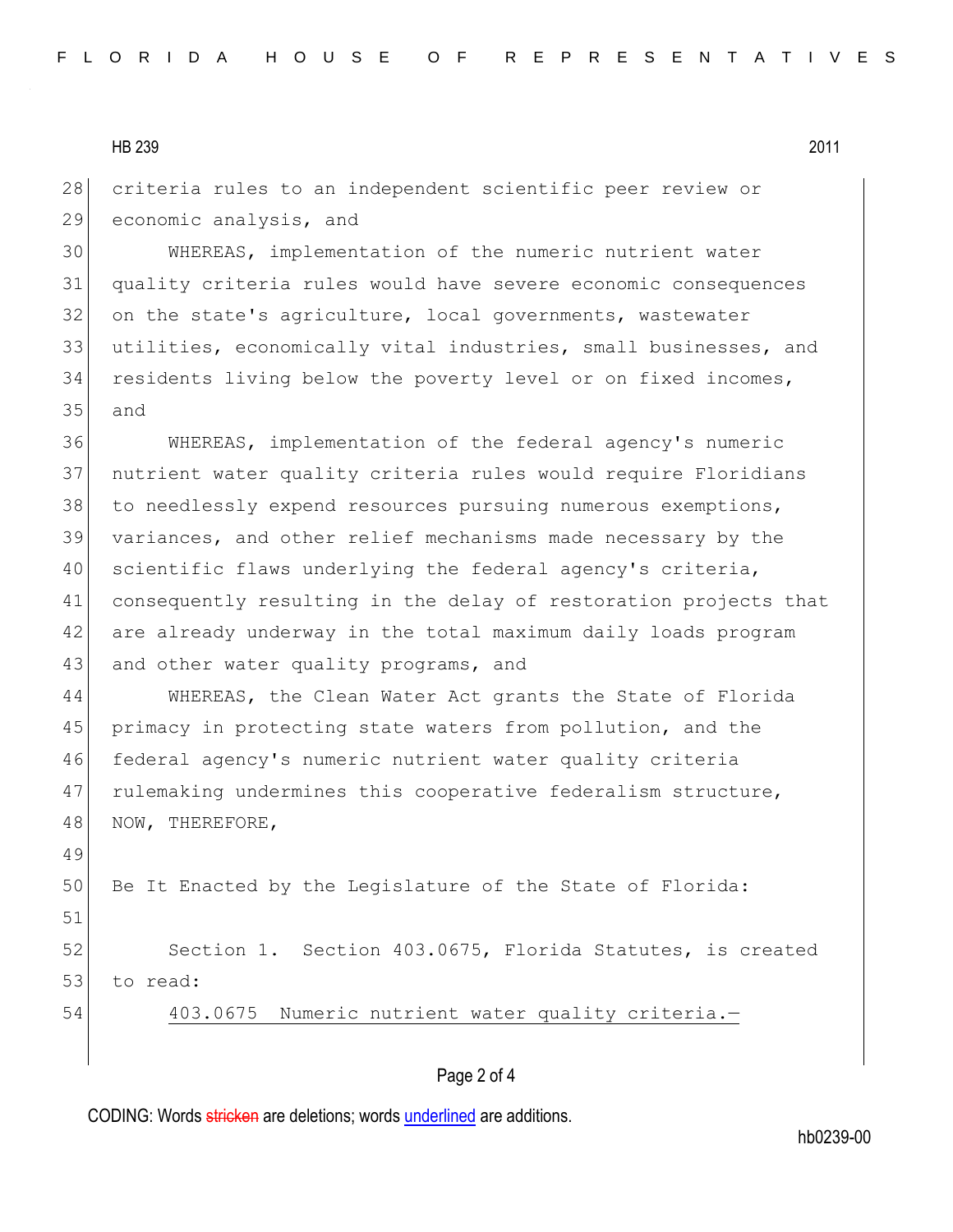55 (1) The department, water management districts, and all 56 other state, regional, and local governmental entities may not 57 implement or give any effect to the United States Environmental 58 Protection Agency's nutrient water quality criteria rules for 59 the state's lakes and flowing waters, finalized on December 6, 60 2010, and published in Volume 75, No. 233 of the Federal 61 Register, in any program administered by the department, water 62 management district, or governmental entity. 63 (2) Notwithstanding subsection  $(1)$ , the department may 64 adopt numeric nutrient water quality criteria for a particular 65 surface water or class of surface waters if the department 66 determines that such criteria are necessary based on historic 67 and projected nutrient loading trends, existing and forthcoming 68 technology-based nutrient reduction measures, and existing and 69 forthcoming water quality restoration and protection programs 70 applicable to the surface water or class of surface waters. The 71 numeric nutrient water quality criteria adopted pursuant to this 72 subsection: 73 (a) Shall be established at the nutrient levels at which 74 the water bodies will exhibit imbalances of naturally occurring 75 populations of flora and fauna based on a cause and effect 76 relationship between nutrient levels and biological responses. 77 (b) May be expressed in terms of concentration, mass 78 loading, load allocation, and surrogate standards, such as 79 chlorophyll-a, and may be supplemented by narrative statements. 80 (c) Shall be subject to s. 120.541. 81 (3)(a) Numeric nutrient total maximum daily loads and 82 associated numeric interpretations of the narrative nutrient

### Page 3 of 4

CODING: Words stricken are deletions; words underlined are additions.